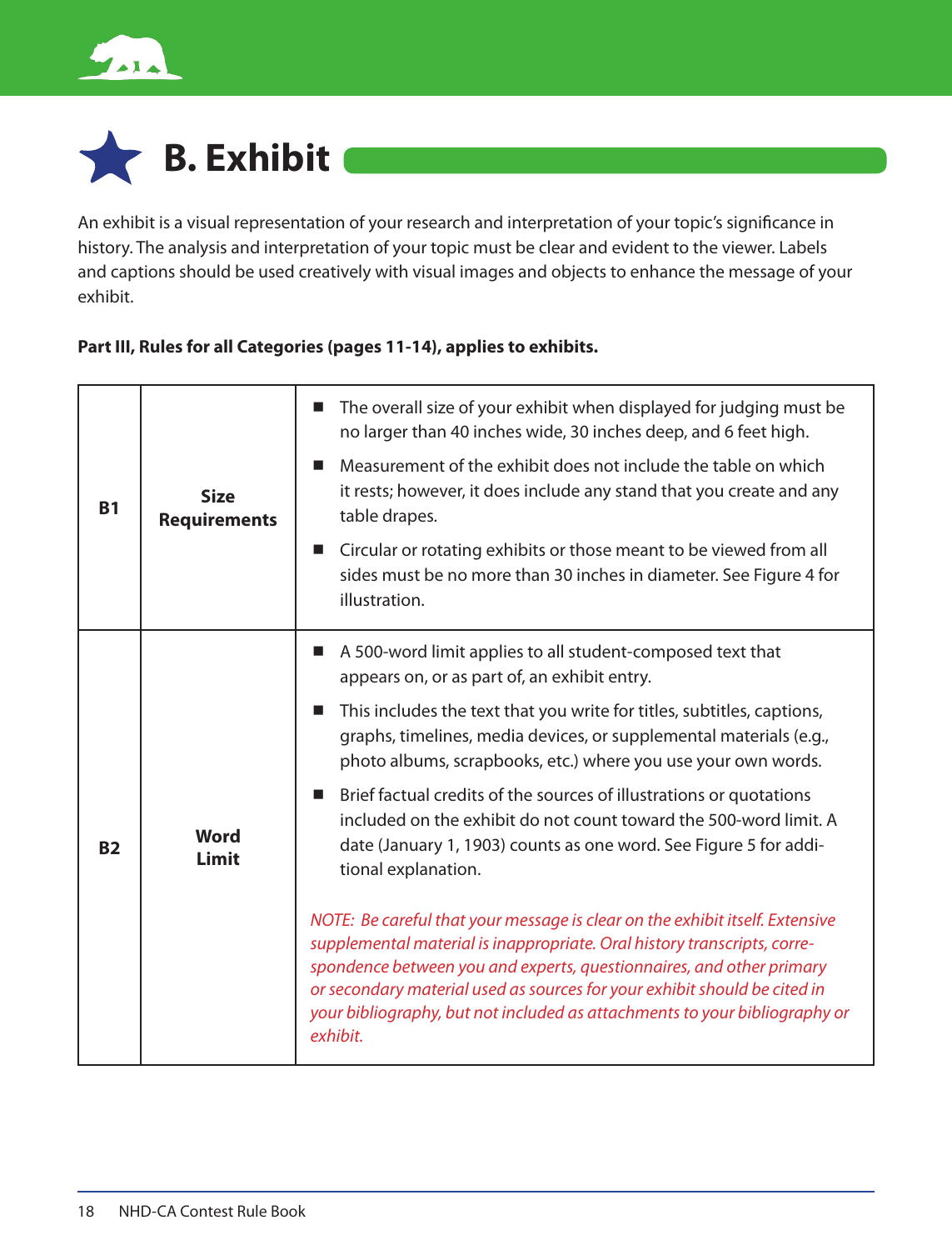

|           | Media<br><b>Devices</b>                               | Media devices (e.g., DVD players, tablets, mp3 players, video moni-<br>ш<br>tors, computers, etc.) used in an exhibit must not run for more than a<br>total of three minutes.                                                                                                                                                   |
|-----------|-------------------------------------------------------|---------------------------------------------------------------------------------------------------------------------------------------------------------------------------------------------------------------------------------------------------------------------------------------------------------------------------------|
| <b>B3</b> |                                                       | Quotes from a multi-media source (e.g., clip from a documentary,<br>■<br>primary source music, etc.) are considered quotes. Any student-<br>composed questions, narration, or graphics incorporated within a<br>media presentation are subject to the 500-word limit (Rule B2).                                                 |
|           |                                                       | Viewers and judges must be able to control media devices. Any<br>ш<br>media devices must fit within the size limits of the exhibit.                                                                                                                                                                                             |
|           |                                                       | Any media devices used should be integral to the exhibit-not a<br>п<br>method to bypass the prohibition against live student involvement.                                                                                                                                                                                       |
| <b>B4</b> | <b>Crediting</b><br><b>Sources</b>                    | All quotes from written sources must be credited on the exhibit and<br>ш<br>fully cited in the annotated bibliography.                                                                                                                                                                                                          |
|           |                                                       | All visual sources (e.g., photographs, paintings, charts, and graphs,<br>■<br>etc.) must be credited on the exhibit and fully cited in the annotated<br>bibliography.                                                                                                                                                           |
|           |                                                       | Brief, factual credits do not count toward the word total. See Figure 6<br>ш<br>for an example of the difference between a credit and a caption.                                                                                                                                                                                |
| <b>B5</b> | <b>Required</b><br><b>Written</b><br><b>Materials</b> | Consult the NHD-CA Contest Guide located under the "Contests" tab<br>at www.nhdca.org for more information about required written<br>materials for this category. Check with your county coordinator for<br>entry procedures for your local competition. Refer to Part III, Rules<br>16-18, for citation and style information. |

## **FIGURE 4 | EXHIBIT SIZE LIMIT ILLUSTRATION**

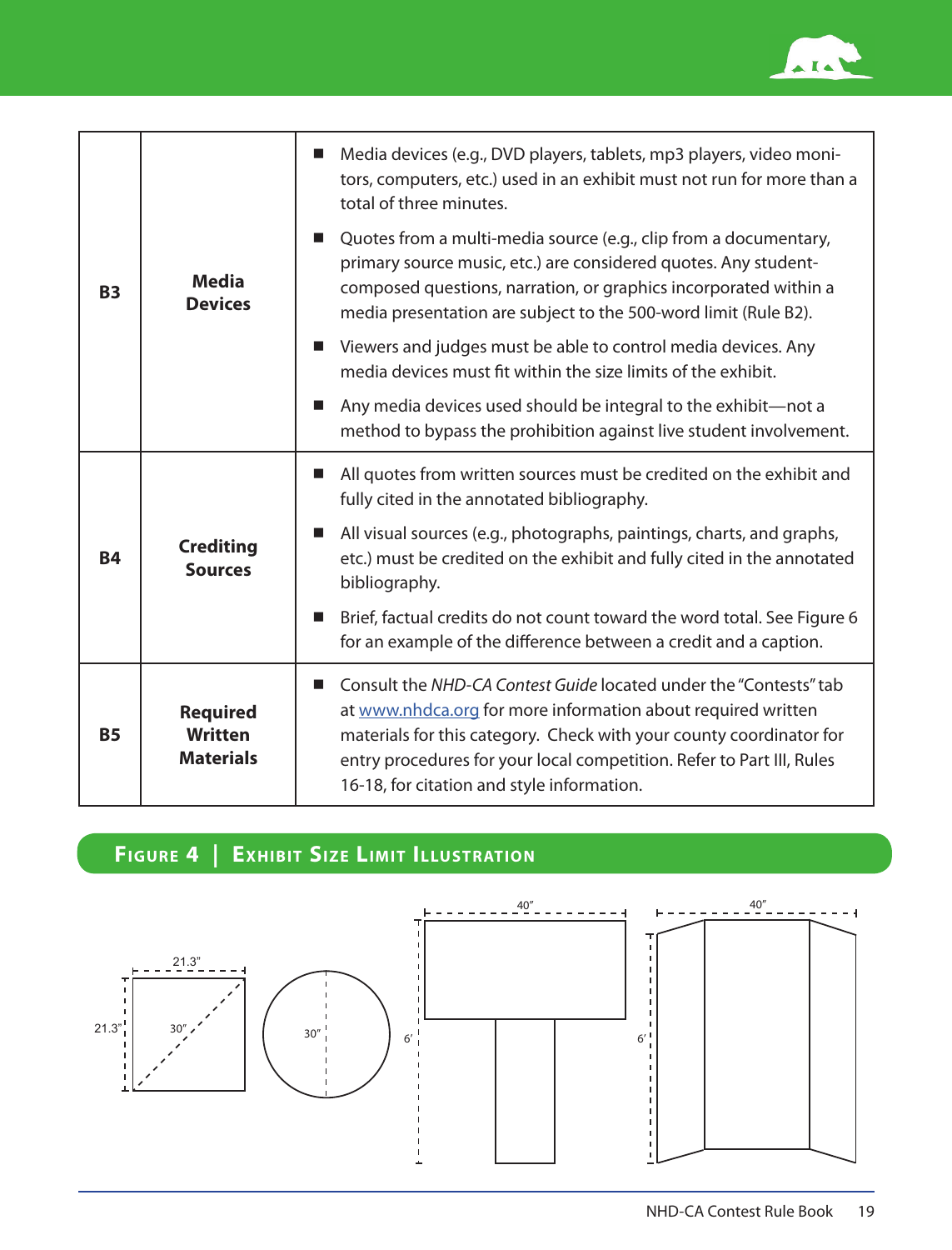

#### **FIGURE 5 | COUNTING WORDS**

| <b>Example from</b><br>an exhibit board                                                                                     | <b>Number of student-</b><br>composed words | <b>Explanation</b>                                                                                                                  |
|-----------------------------------------------------------------------------------------------------------------------------|---------------------------------------------|-------------------------------------------------------------------------------------------------------------------------------------|
| John Quincy Adams served as the<br>Secretary of State                                                                       | 9                                           | These are all student-composed<br>words.                                                                                            |
| On August 18, 1920, the Nineteenth<br>Amendment was ratified                                                                | 7                                           | The date counts as one word.                                                                                                        |
| When Thomas Jefferson wrote that<br>"All men are created equal" in the<br>Declaration of Independence                       | 10                                          | Direct quotations from primary<br>and secondary sources do not<br>count as student-composed<br>words.                               |
| "Four score and seven years ago, our<br>fathers brought forth"<br>Abraham Lincoln, Gettysburg<br>Address, November 19, 1863 | 0                                           | Direct quotations from primary<br>and secondary sources and<br>brief, factual credits do not<br>count as student-composed<br>words. |

#### **EXHIBIT CHECKLIST**

- $\Box$  No larger than 40 inches wide, 30 inches deep, and 72 inches high when displayed
- $\Box$  Clear and visible title
- Check with county coordinator or the *NHD-CA Contest Guide* on number of written materials to bring:
	- $\Box$  Title page with ONLY: entry title, name(s), division (Junior or Senior), category (Exhibit), student-composed number of words, and process paper number of words.
	- $\Box$  Process paper no longer than 500 words.
	- $\Box$  Annotated bibliography separated into primary and secondary source sections
- $\Box$  Shows wide research and use of primary sources
- $\square$  Provides evidence of balanced research (multiple perspectives)
- $\Box$  Clearly links topic to theme and demonstrates exploration of the entire theme
- $\Box$  No more than 500 student-composed words (includes labels, captions, and titles - see Figure 5 above)
- $\Box$  Sources of quotations and illustrations, etc. are credited with brief citations on the exhibit
- $\Box$  Historically accurate, places topic in historical context, & shows interpretation and analysis
- $\Box$  Demonstrates significance of topic in history
- $\Box$  Presentation of topic is creative, original, and well organized
- $\Box$  Has visual impact and shows interpretation
- $\Box$  You must set up your exhibit; adults may assist you in carrying heavy or oversized items
- $\Box$  Follows copyright laws